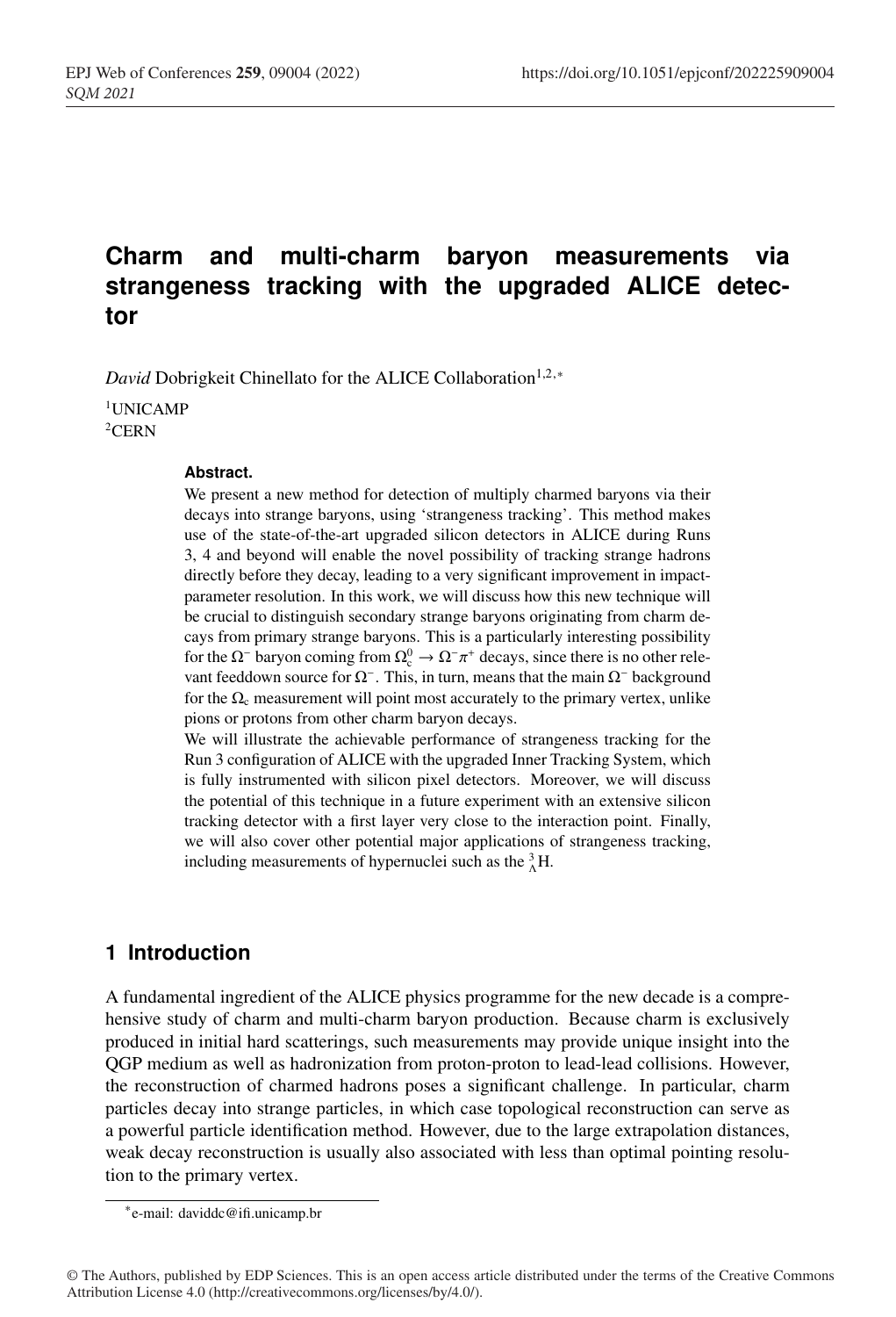We propose to overcome this difficulty using a novel reconstruction technique called 'strangeness tracking', which is made possible by the next-generation detectors of the experiment. In this method, we use high-resolution silicon detectors very close to the primary vertex to measure the hits of a weakly decaying hadron prior to its decay and combine them with the information from the decay daughters to significantly improve pointing resolution. In this context, the upgraded ALICE inner tracking system, the ITS2 [1], is ideal for a first implementation of such a method. This is because the ITS2 has an innermost silicon pixel layer at a radius of 22 mm, as opposed to 39 mm for the previous silicon pixel detectors. As a consequence, the two multi-strange baryons  $\Xi^-$  and  $\Omega^-$ , reconstructed in the channels  $\Xi^-$  →  $\pi^-$  + p and  $\Omega^-$  → K<sup>-</sup> + p channels and having a proper lifetime of 4.9 and 2.5 cm, respectively, are significantly more likely to leave hits in the innermost layers of the ITS2. An example of a reconstructed  $\Omega$ <sup>-</sup> decay obtained with a simulation of the full geometry of the upgraded ALICE detector and using GEANT3 propagation is shown in Fig. 1.



Figure 1. Event display of an  $\Omega^-$  →  $K^-$  +  $\Lambda$  decay in the upgraded ALICE detector in Run 3. The  $\Omega^$ hits in the inner layers of the ALICE ITS2 are highlighted in red and are used in the reconstruction of the weak decay when the strangeness tracking technique is employed.

## **2 Feasibility of strangeness tracking**

Algorithmically, the task of performing strangeness tracking involves a precise enough reconstruction of the decay daughters such that the back propagation of a  $\Xi^-$  or  $\Omega^-$  candidate is sufficiently constraining for the association of the correct inner layer hits to this trajectory. This establishes a crucial performance constraint: in order to ensure a low fake hit association rate, the hit density in a given layer,  $\rho_{hits}$ , should obey the relation  $1/\rho_{hits} \gg \delta_{search}$ , where  $\delta_{search}$  is the search window that is used when propagating the cascade trajectory inward to that layer. The parameter  $\delta_{\text{search}}$  has been calculated in simulations and is below 0.05 mm<sup>2</sup> for typical  $\Omega$ <sup>−</sup> and  $\Xi$ <sup>−</sup> inwards propagation in the innermost layer, while hit densities are not expected to exceed 50 cm<sup>-2</sup> even in central Pb–Pb collisions. Because  $1/\rho_{hits} = 2 \text{ mm}^2 \gg 0.05 \text{ mm}^2$ , no major difficulties are expected when implementing strangeness tracking for Run 3 data.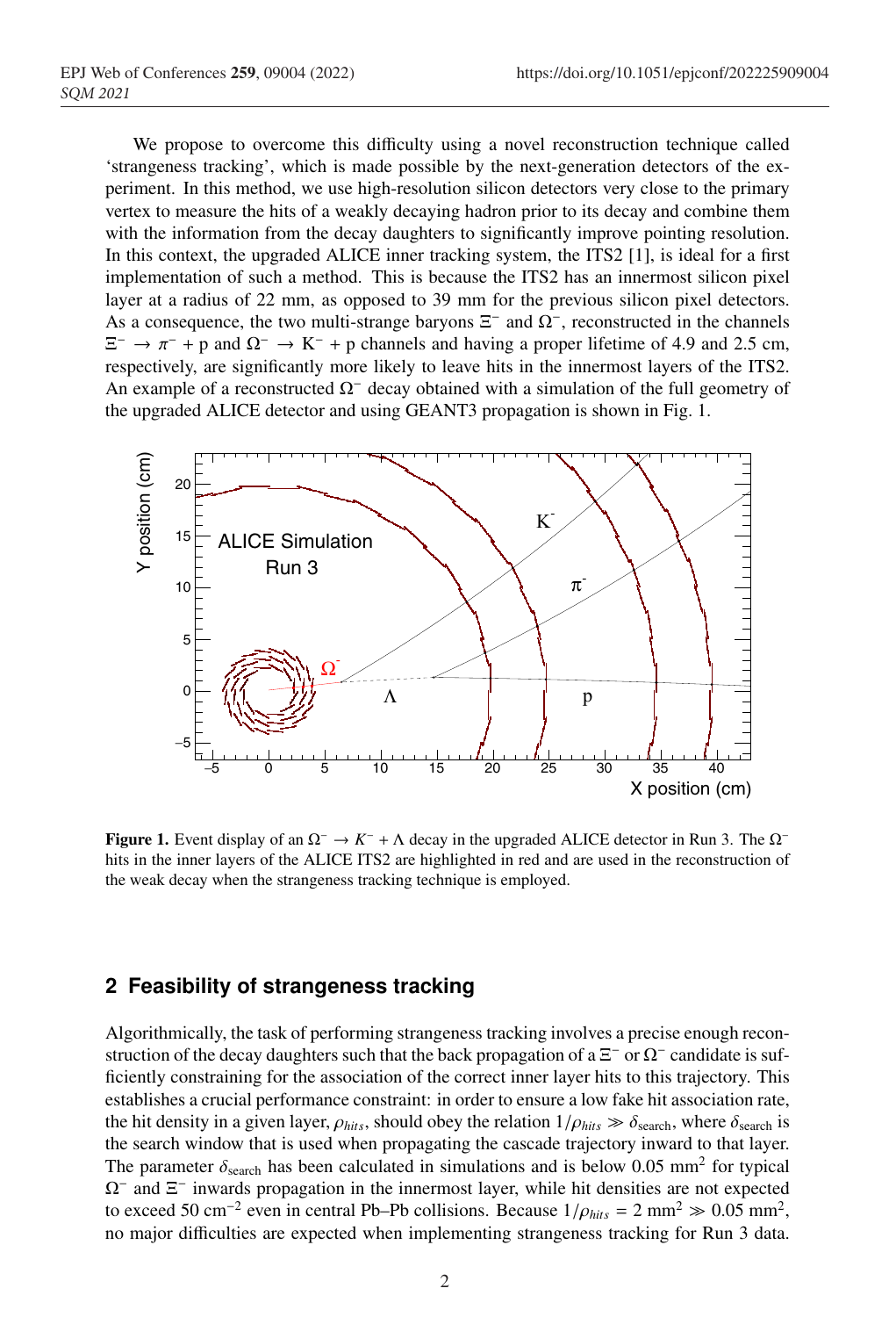

Figure 2. Distance of closest approach to the primary vertex for  $\Omega$ <sup>−</sup> baryons reconstructed in protonproton collisions at 13 TeV with the upgraded ALICE detector in Run 3 in three different configurations, as obtained with a full detector simulation.

In this study, Monte Carlo association of the cascade hits will be employed to illustrate the expected gains of the strangeness tracking method in an idealised scenario.

#### **3 Reconstruction improvements**

The direct tracking of weakly decaying hadrons is expected to have a large impact in the pointing resolution, which can, for instance, be readily quantified by investigating the effect on the distribution of distance of closest approach (DCA) of  $\Omega$ <sup>−</sup> baryons to the primary vertex. This is shown in Fig. 2 for the  $DCA_{xy}$  and the  $DCA_{z}$ , which are measured in the transverse plane and in the longitudinal direction, respectively. Three distributions are shown: (a) one in which the  $\Omega$ <sup>−</sup> decayed prior to the first layer and has therefore only been reconstructed using daughter information, (b) a second curve in which the  $\Omega$ <sup>−</sup> decayed after the first layer but no direct measurement was performed, illustrating the significant worsening of the DCA resolution and (c) a third curve in which  $\Omega$ <sup>−</sup> baryons decay after the first layer and direct detection information is added to the daughter information. The resulting improvement in DCA is of a factor of approximately 4 in both transverse and longitudinal directions, showcasing the potential of the method.

When used for the detection of  $\Omega$ <sup>-</sup> from  $\Omega$ <sup>0</sup> decays, strangeness tracking is crucial to isolate differences in the pointing to the primary vertex between these two sources, which will be due to the lifetime of the  $\Omega_c^0$ , which has  $c\tau = 80 \ \mu m/c$ , as illustrated in Fig. 3. While for the ITS2 the differences between primary and secondary Ω<sup>−</sup> baryons are still not too evident, this is expected to improve significantly with further upgrades to the ALICE apparatus, which will enable a better DCA to primary vertex resolution for primary  $\Omega^-$ ; such upgrades will be discussed in the last section of this document.

Similar tests were also performed for the  $\Xi^-$  baryon. The DCA resolution increase is comparable to the  $\Omega$ <sup>−</sup> one and strangeness tracking also outperforms the situation in which the Ξ<sup>−</sup> decays before the first silicon layer and therefore all daughters are tracked as best as possible. Moreover, early tests with hypertriton reconstruction also indicate a significant improvement in pointing performance that may also serve to greatly reduce the background in hypertriton analyses, as DCA selections help in removing background from secondary deuterons.